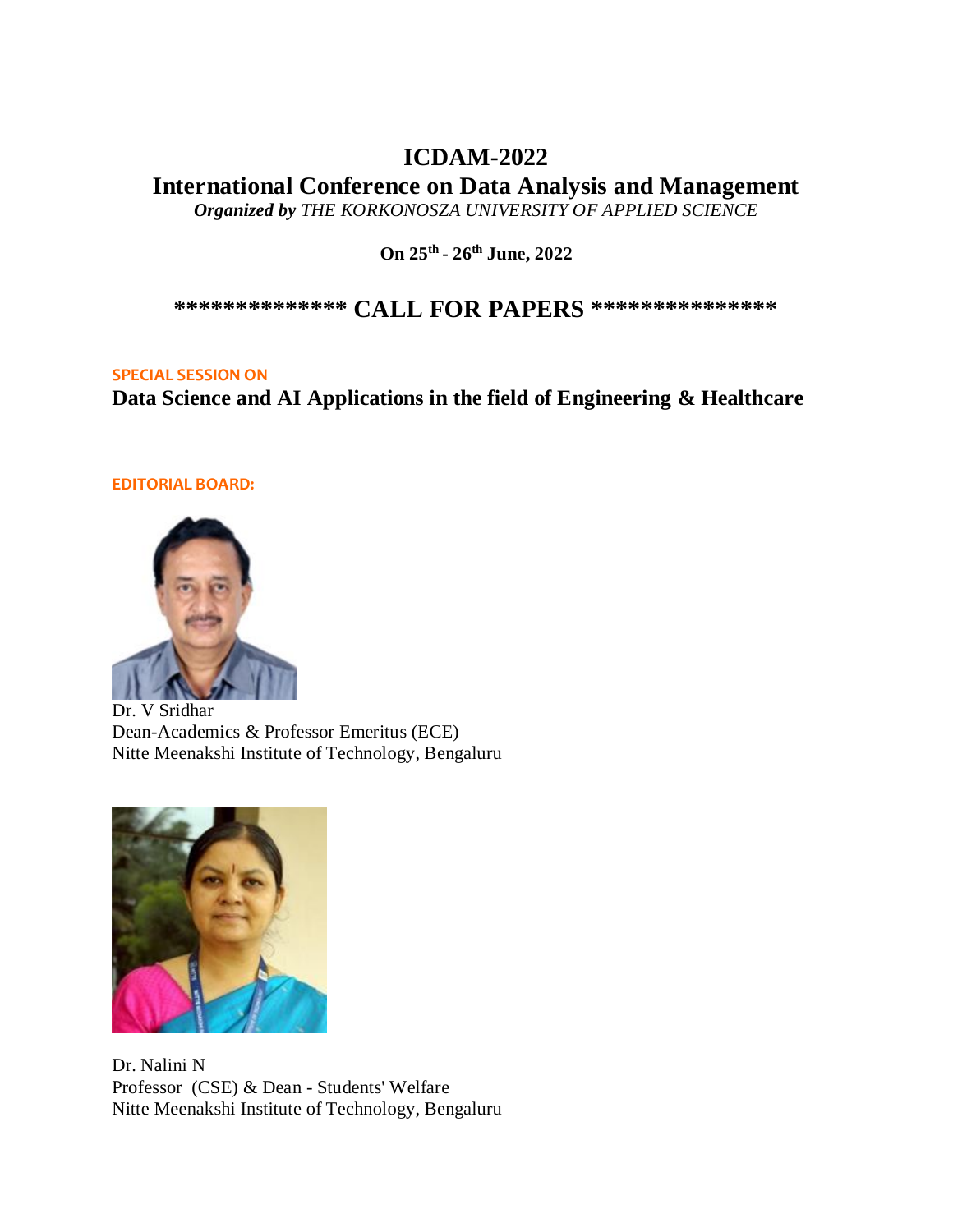#### **SESSION ORGANIZERS:**



Dr. Sarojadevi H. Professor & Head, CSE Nitte Meenakshi Institute of Technology, Bengaluru



Dr.Piyush Kumar Pareek Professor (CSE) & Head of IPR Cell Nitte Meenakshi Institute of Technology, Bengaluru piyush.kumar@nmit.ac.in

### **SESSION DESCRIPTION:**

Healthcare is being transformed by data science and artificial intelligence (AI). While advances in the sharing and analysis of medical data lead to better and earlier diagnoses and more patienttailored treatments, trends like increased patient-centricity (with shared decision making), selfcare (e.g., using wearables), and integrated care delivery have an impact on data management. The exchange and integration of health data across organizational boundaries is revolutionizing the way health services are delivered. Researchers can use data science and AI to develop new methods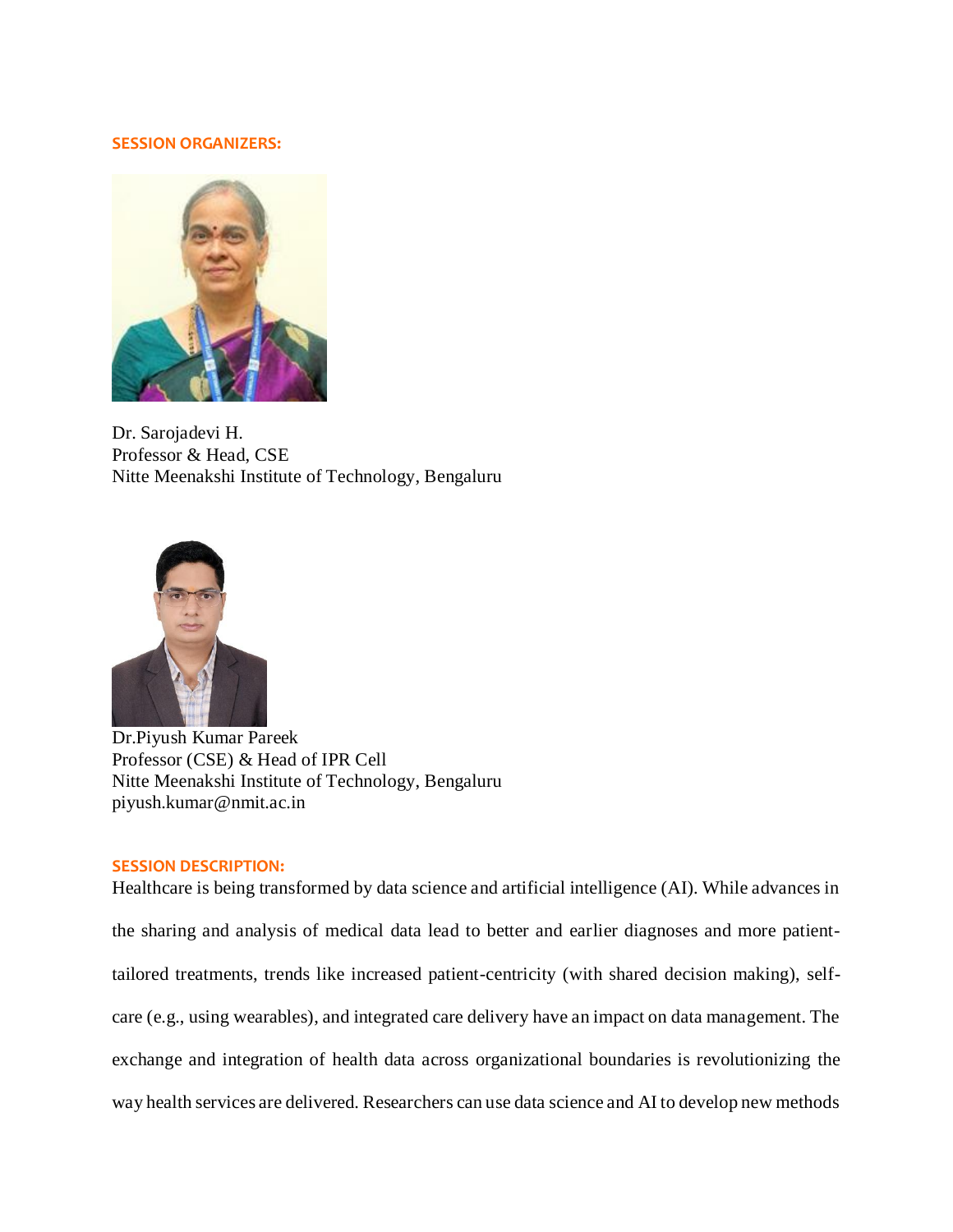for combining, analyzing, and processing complicated data in order to get more useful insights, understanding, and knowledge at the individual and population level.

This Research Topic examines how artificial intelligence (AI) is applied in healthcare, as well as related themes including data sharing, data management, and bioethical concerns. For instance, AI is playing an increasingly important role in data processing to support clinical practice, yet AIbased judgments are biassed. The growing use of AI in healthcare opens up a slew of new and exciting possibilities, but it also raises trust (the "black box" problem) and privacy concerns. This issue aims to demonstrate how AI will affect healthcare, as well as address its benefits and drawbacks, as well as alternative remedies.

Data science is an interdisciplinary field that uses artificial intelligence and other approaches to extract knowledge and insights from large amounts of data.

#### **RECOMMENDED TOPICS:**

Topics to be discussed in this special session include (but are not limited to) the following:

- Data management in AI healthcare applications, including current, emerging and future applications (e.g., medical visualization)
- Use of devices beyond the traditional healthcare system to aid data collection (e.g., wearables)
- Barriers to the application of AI in healthcare, such as data bias from under-represented populations as well as policies around data sharing and open access vs proprietary platforms
- Management of big data, including use of FAIR Guiding Principles for scientific data management and stewardship
- Regulatory, legal, and ethical issues related to using of AI such as data governance, data protection, privacy, and bioethics (e.g. GDPR and AI)
- Distributed learning and use of federated data systems.
- Case studies of various related solutions, etc.